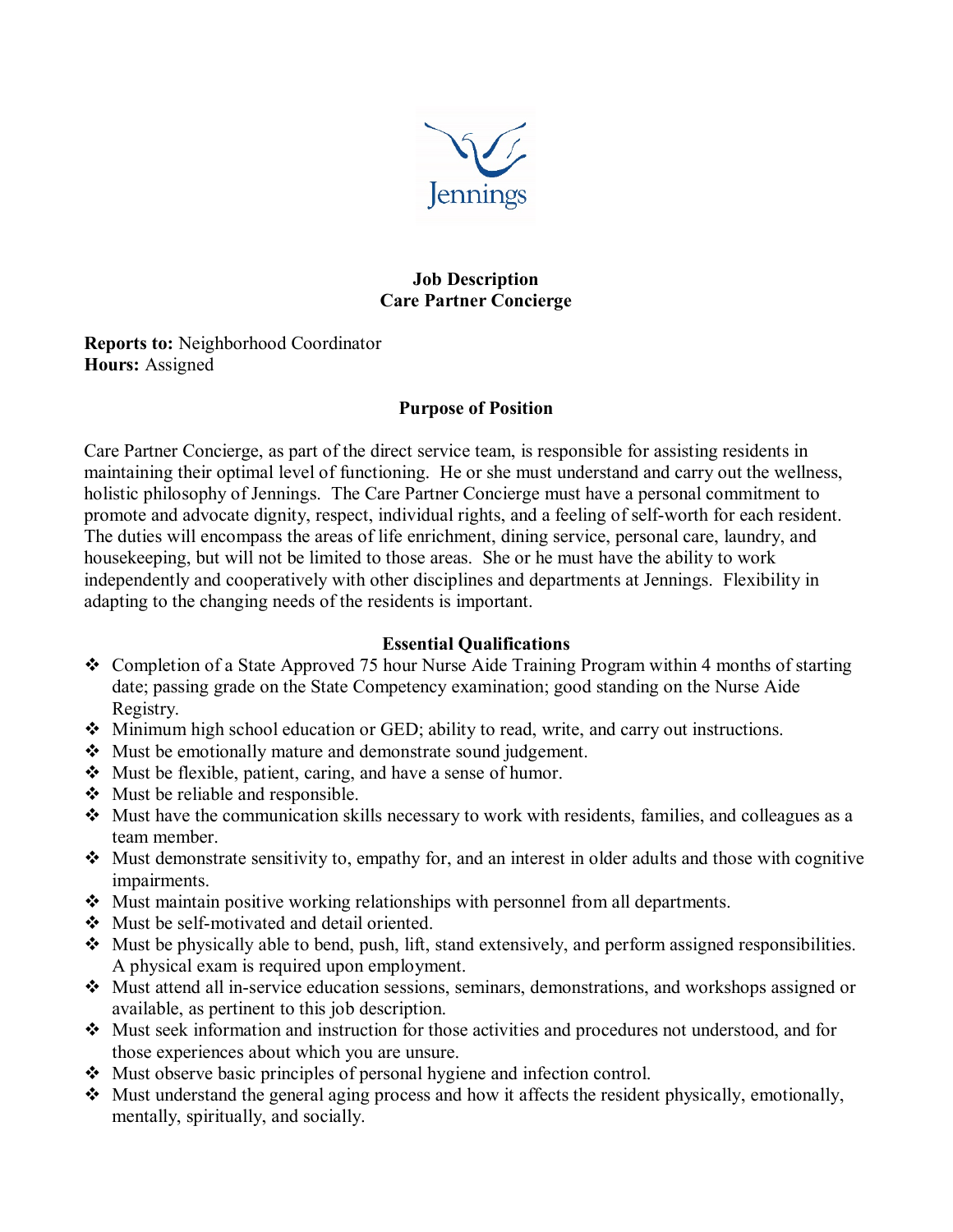# **Essential Functions**

- 1. Understand and appreciate the physical and mental changes that occur with aging and the implications of these changes in providing and maintaining a holistic approach in all areas of assistance to the resident.
- 2. Assist the residents in maintaining a psychosocial support system by planning, directing, and implementing activities and social interaction both independently and under the leadership of the Assisted Living Life Enrichment Coordinator.
- 3. Assist residents in maintaining personal appearance / hygiene and physical functioning / health and wellness under the leadership of the Neighborhood Coordinator or Community Leader.
- 4. Use task breakdown technique, in order to give clear directions while assisting residents.
- 5. Communicate with residents in a simple, concise, and adult / dignified manner.
- 6. Provide orientation to residents, as needed.
- 7. Observe residents for physical, cognitive, behavioral, and social changes, and report to supervisor(s) immediately.
- 8. Participate in the development and implementation of resident health wellness plans.
- 9. Welcome / orient / track new residents following established protocol.
- 10. Communicate with the team to facilitate coordinated services and care for the resident.
- 11. Accept and give shift report.
- 12. Wear pagers at all times, ensuring that they are turned on and in good working order.
- 13. Secure call system in correct places in assigned rooms.
- 14. Observe all residents by performing frequent checks during the assigned shift answer emergency call system promptly; assist with all emergencies.
- 15. Assist with maintaining a safe and clean environment by being aware of hazards and removing them as needed.
- 16. Follow fire and disaster procedures (after demonstration and instruction) and participate in all drills.
- 17. Be alert to fire hazards and observe and enforce the non-smoking facility policy.
- 18. Perform serving duties in the resident dining room at breakfast, lunch, and dinner. This includes, but is not limited to: waiting on tables and supervision during the meal, clearing after the meal (clearing the dining room and pantry), and set-up for the next meal.
- 19. Order and deliver trays for room meal service when directed by the supervisor and remove trays from room.
- 20. Assist with personal care of resident, as needed. This includes combing hair, filing nails, painting nails, cutting up food.
- 21. Assist with incontinence care when required.
- 22. Remind residents of, assist with, lead, and promote Life Enrichment programs and social gatherings.
- 23. Assist residents in preparing for family outings and / or visits and outside community events and appointments.
- 24. Encourage and promote socialization among residents.
- 25. Take personal responsibility and initiative in exceeding the service expectations of residents and their families.
- 26. Escort residents within the building or campus by ambulation or with use of assistive device(s).
- 27. Ensure that rooms are neat and clean by properly making beds, filling water pitchers, and straightening up as needed.
- 28. Perform light housekeeping chores (i.e. organize closet, drawers), or any others that are important to the resident's health, safety, and sense of well-being.
- 29. Maintain and clean facility and resident equipment and equipment storage areas.
- 30. Support facility policies and procedures.
- 31. Treat information regarding residents, families, and staff in a confidential manner.